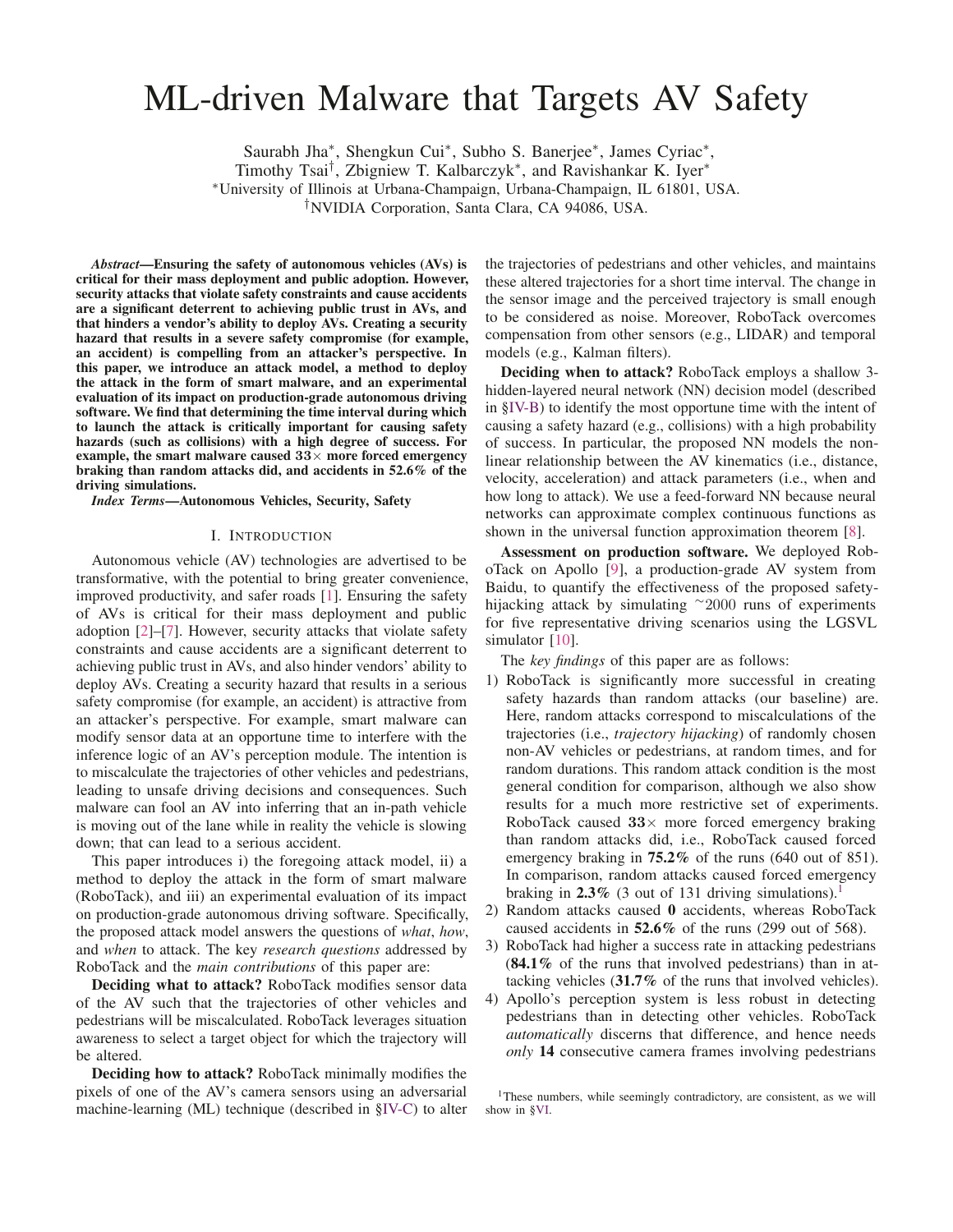

Figure 1: Overview of the ADS perception system and the proposed attack in RoboTack.

to cause accidents, while needing 48 consecutive camera frames that only involve other vehicles to cause accidents.

Comparing RoboTack with adversarial learning. Past work has targeted deep neural networks (DNNs) used in the perception systems of AVs to create adversarial machinelearning-based attacks [11]–[14] that were shown to have successful results (such as by causing misclassification and/or misdetection of a stop sign as a yield sign), and object trackers [15]. The goal of this line of research is to create adversarial objects on the road that fool the AV's perception system. However, such attacks 1) are limited because DNNs represent only a small portion of the production autonomous driving system (ADS) [9], and 2) have low safety impact due to built-in compensation provided by temporal state-models (which provide redundancy in time) and sensor fusion (which provides redundancy in space) in ADS, which can mask the consequences of such perturbations and preserve AV safety (as shown in this paper, and by others [16]). To summarize, adversarial learning tells one only *what* to attack. In contrast, as we discuss in detail in §III-D, RoboTack tells one *what, when*, and *how* to attack, making it highly efficient in targeting AV safety. Moreover, previous attacks have been shown *only* on one camera sensor without considering i) the sensor fusion module, and ii) the AV control loop (i.e., it considers only statically captured video frames without running a real ADS). In contrast, we show our attack on an end-to-end productiongrade AV system using a simulator that provides data from multiple sensors.

#### II. BACKGROUND

#### *A. Autonomous Driving Software*

We first discuss the terminologies associated with the autonomous driving system (ADS) that are used in the remainder

of the paper. Fig. 1 illustrates the basic control architecture of an AV (henceforth also referred to as the *Ego vehicle*, EV). The EV consists of mechanical components (e.g., throttle, brake, and steering) and actuators (e.g., electric motors) that are controlled by an *ADS*, which represent the computational (hardware and software) components of the EV. At every instant in time,  $t$ , the ADS system takes input from sensors **I<sup>t</sup>** (e.g., cameras, LiDAR, GPS, IMU) and infers **Wt**, a model of the world, which consists of the positions and velocities of objects around the EV. Using  $W_t$  and the destination as input, the ADS planning, routing, and control module generates actuation commands (e.g., throttle, brake, steering angle). Those commands are smoothed out using a PID controller [17] to generate final actuation values **A<sup>t</sup>** for the mechanical components of the EV. The PID controller ensures that the AV does not make any sudden changes in **At**.

#### *B. Perception System*

Definition 1. *Object tracking* is defined as the process of identifying an object (e.g., vehicle, pedestrian) and estimating its state  $s_t$  at time t using a series of sensor measurements (e.g., camera frames, LIDAR pointcloud) observed over time. The *state* of the object is represented by the coordinates and the size of a "bounding box" (*bbox*) that contains the object. That estimated state at time  $t$  is used to estimate the trajectory (i.e., the velocity, acceleration, and heading) for the object.

Definition 2. *Multiple object tracking* (MOT) is defined as the process of estimating the state of the world denoted by  $\hat{\mathbf{S}}_t = (\hat{s}_t^1, \hat{s}_t^2, ..., \hat{s}_t^{N_t})$ , where  $N_t$  represents the number of objects in the world at time  $t$  and  $\hat{s}_t^i$  is the state of the *i*<sup>th</sup> objects in the world at time t, and  $\hat{s}_t^i$  is the state of the  $i^{\text{th}}$  object <sup>2</sup> object. $2$ 

<sup>&</sup>lt;sup>2</sup>In this paper, the boldface math symbols represent tensors and nonbolded symbols represent scalar values in tensors.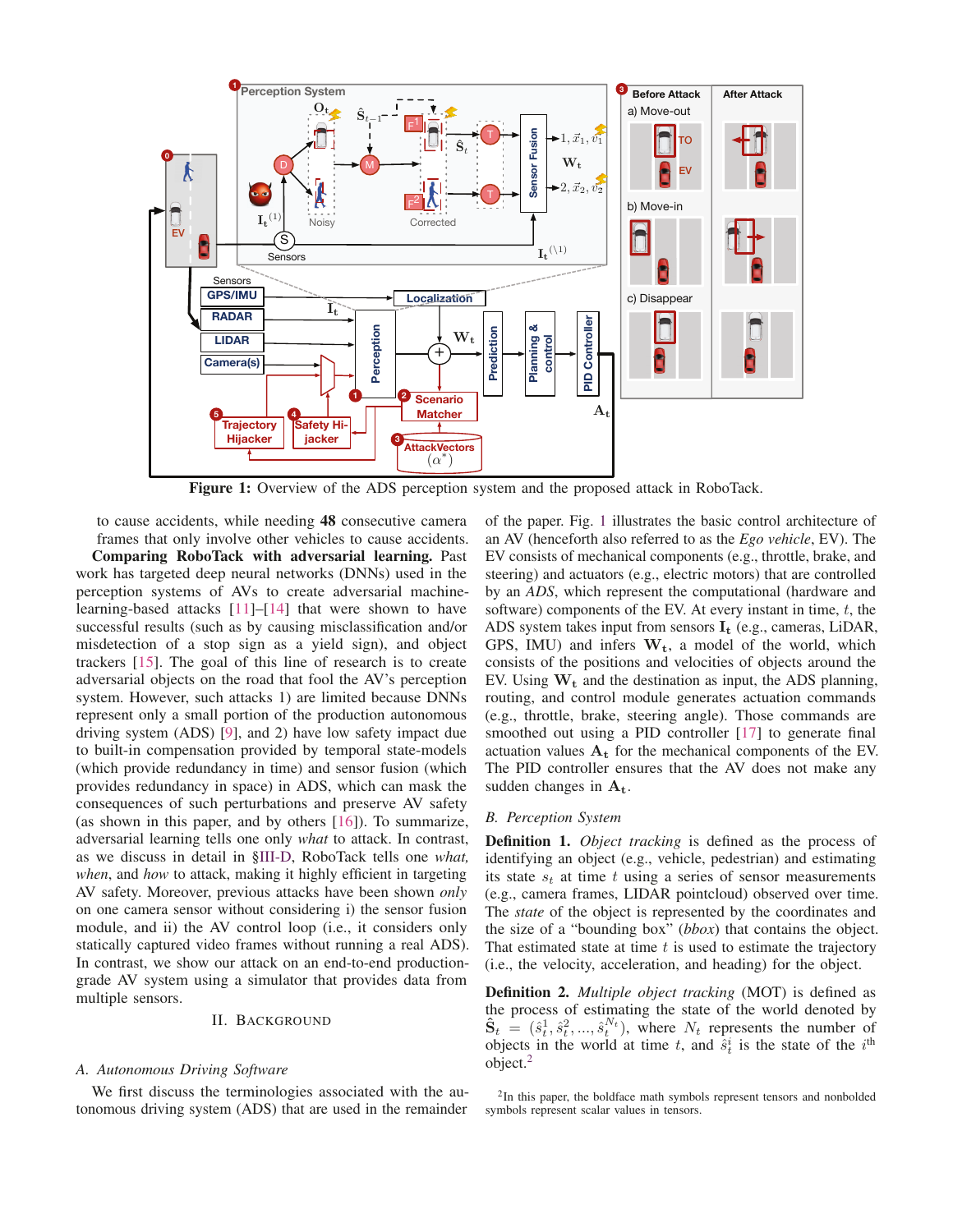The MOT problem is most commonly solved by the *trackingby-detection* paradigm [18]. An overview of this paradigm is shown in Fig. 1. Here, a sensor (or group of sensors) continuously collects the measurement data at every instant of time  $t \left( \mathbf{I}_t \right)$ . These sensor inputs are sent to a corresponding DNN-based *object detector*, such as YoloNet [19] or Faster-RCNN [20] (labeled as "D" in Fig. 1). Such an object detector estimates the object's class and its bbox at every time instant. The collection of these bbox measurements for all objects is denoted by  $\mathbf{O_t} = \{o_t^1, o_t^2, ..., o_t^{M_t}\}$ , where  $o_t^i$  denotes the observations for the *i*<sup>th</sup> object at time *t* observations for the  $i^{\text{th}}$  object at time t.

An *object tracker* (or just *tracker*) tracks the changes in the position of the bboxes over successive sensor measurements. Each detected object is associated with a unique tracker, where a tracker is a Kalman filter [21] (KF) that maintains the state  $s^i$  for the  $i^{\text{th}}$  object. Each object detected at time t is *associated* with either an existing object tracker or a new object tracker, initialized for that object. Such association of a detected object with existing trackers (from time  $t - 1$ ) is formulated as a bipartite matching problem, which is solved using the Hungarian matching algorithm [22] (shown as "M" in the figure). "M" uses the overlap, in terms of  $IoU<sup>3</sup>$ , between the detected bboxes at time  $t$  (i.e., the output of "D") and the bboxes predicted by the trackers (Kalman filter) of the existing objects to find the matching. A KF is used to maintain the temporal state model of each object (shown as "F\*" in the figure), which operates in a recursive predict-update loop: the predict step estimates the current object state according to a motion model, and the update step takes the detection results  $(o_t^i)$  as the measurement to update the  $\hat{s}_t^i$  state. That is, the KF uses a series of noisy measurements observed over time KF uses a series of noisy measurements observed over time and produces estimates of an object state that tend to be more accurate than those based on a single measurement alone. KF is used to address the following challenges:

- Sensor inputs are captured at discrete times (i.e.,  $t, t+1,...$ ). Depending on the speed and acceleration, the object may have moved between those discrete time intervals. Motion models associated with KFs predict the new state of tracked objects from time-step  $t - 1$  to  $t$ .
- State-of-the-art object detectors are inherently noisy [19], [20] (i.e., bounding box estimates are approximate measurements of the ground truth), and that can corrupt the object trajectory estimation (i.e., velocity, acceleration, heading). Hence, the perception system uses KFs to compensate for the noise by using Gaussian noise models [22].

Finally, a transformation operation (shown as "T" in the figure) estimates the position, velocity, and acceleration for each detected object by using  $S_t$ . The transformed measurements are then fused with other sensor measurements (e.g., from LiDAR) to get world state  $W_t$ .

## *C. Safety Model*

In this paper, we use the AV safety model provided by Jha et al. [6]. They define the instantaneous safety criteria of an AV in terms of the longitudinal (i.e., direction of the vehicle's



Figure 2: Definition of  $d_{stop}$ ,  $d_{safe}$ , and  $\delta$  for lateral and longitudinal movement of the car. Non-AV vehicles are labeled as *target vehicles* (TV).

motion) and lateral (i.e., perpendicular to the direction of the vehicle's motion) Cartesian distance travelled by the AV (see Fig. 2). In this paper, we use only the longitudinal definition of the safety model, as our attacks are geared towards driving scenarios for which that is relevant. Below we reproduce the definitions of Jha et al.'s safety model for completeness.

**Definition 3.** The *stopping distance*  $d_{stop}$  is defined as the maximum distance the vehicle will travel before coming to a complete stop, given the maximum comfortable deceleration.

**Definition 4.** The *safety envelope*  $d_{\text{safe}}$  [23], [24] of an AV is defined as the maximum distance an AV can travel without colliding with any static or dynamic object.

In our safety model, we compute  $d_{\text{safe}}$  whenever an actuation command is sent to the mechanical components of the vehicle. ADSs generally set a minimum value of  $d_{\text{safe}}$  (i.e.,  $d_{\text{safe,min}}$ ) to ensure that a human passenger is never uncomfortable about approaching obstacles.

**Definition 5.** The *safety potential*  $\delta$  is defined as  $\delta = d_{\text{safe}}$  $d_{\text{stop}}$ . An AV is defined to be in a *safe state* when  $\delta > 0$ .

Unlike the authors of [6] who use  $\delta \geq 0$  as the safe operation state, we choose  $\delta \geq 4$  meters because of a limitation in the simulation environment provided by LGSVL [10] for Apollo [9] that halts simulations for distances closer than 4 meters.

#### III. ATTACK OVERVIEW & THREAT MODEL

This section describes the attacker goals, target system, and defender capabilities.

#### *A. Attacker Goals*

The ultimate goal of the attacker is to hijack object trajectories as perceived by the AV in order to cause a safety hazard.

To be successful, the attack must:

• Stay stealthy by disguising attacks as noise. To evade detection of his or her malicious intent, an attacker may want to disguise malicious actions as events that occur naturally during driving. In our attack, we hide the data perturbation initiated by the malware/attacker as sensor noise. As we show in §VI-A, modern object detectors naturally misclassify (i.e., identify the object class incorrectly) and misdetect (i.e., bounding boxes have zero or  $< 60\%$  IoU) objects for multiple time-steps (discussed in §VI-A). Taking advantage of that small error margin in hiding data perturbations, the attacker initiates the attack 1) at the *most opportune time* such that even if the malicious activity is detected it is too late for the defender to mitigate the attack consequences, and 2) for a *short duration of time* to evade detection from the

<sup>&</sup>lt;sup>3</sup>Intersection over Union (IoU) is a metric for characterizing the accuracy of predicted bounding boxes (bboxes). It is defined as (area of overlap)/(area of union) between the ground-truth label of the bbox and the predicted bbox.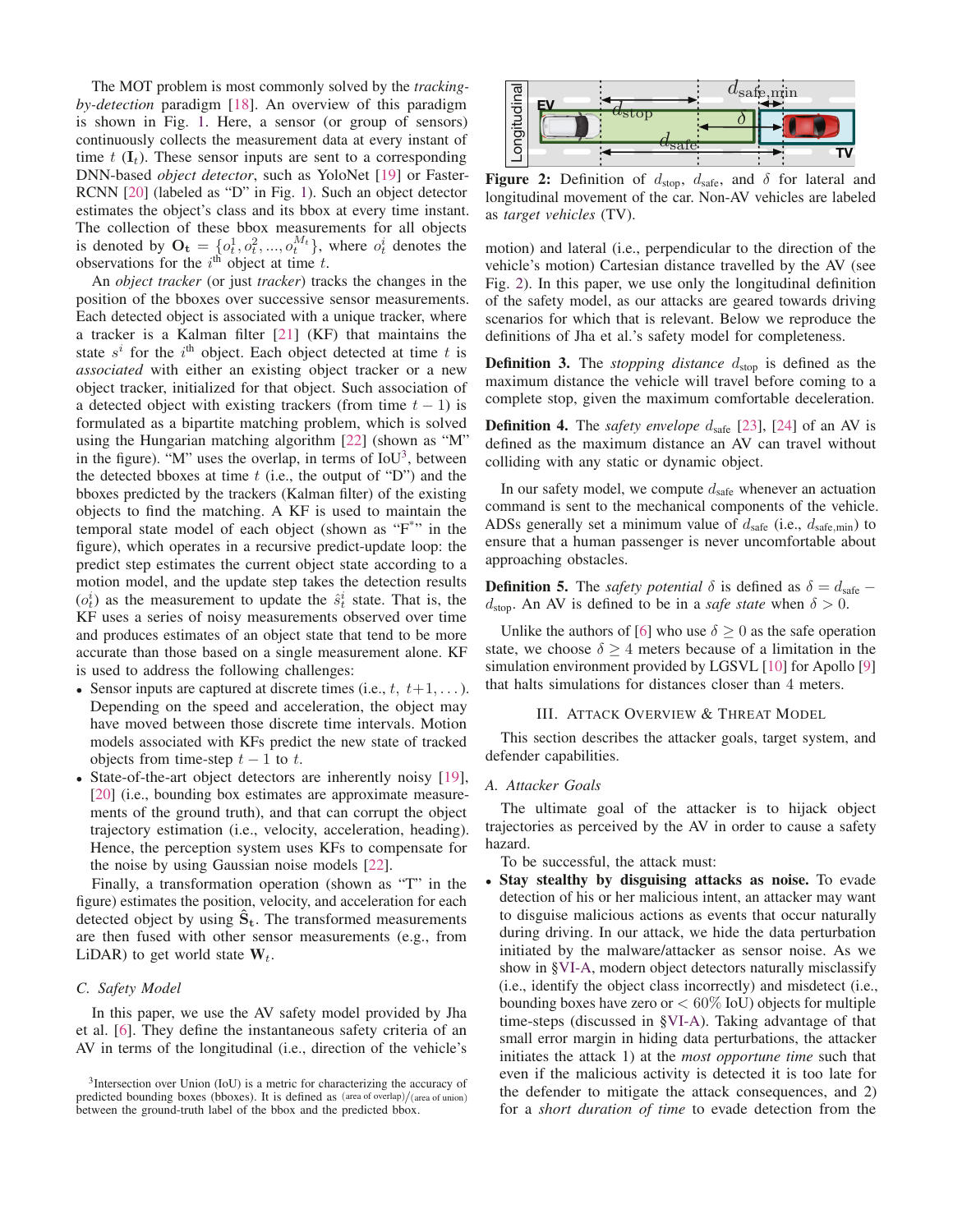intrusion-detection system (IDS) that monitors for spurious activities [25].

- Situational awareness. Hijacking of the object trajectory in itself is not sufficient to cause safety violations or hazardous driving situations. An attacker must be aware of the surrounding environment to initiate the attack at the most opportune time to cause safety hazards (e.g., collisions).
- Attack automation. An attacker can automate the process of monitoring and identifying the opportune time for an attack. That way, the adversary only needs to install the malware instead of manually executing the attack.

# *B. Threat Model*

In this section, we discuss the target system, the existing defenses, and the attacker's capabilities.

Target system. The target is the perception system of an AV, specifically the object detection, tracking, and sensor fusion modules. To compensate for the noise in the outputs of the object detectors, the AV perception system uses temporal tracking and sensor fusion (i.e., fusion data from multiple sensors such as LIDAR, RADAR, and cameras). Temporal tracking and sensor fusion provide an inherent defense against most if not all existing adversarial attacks on detectors [16].

The critical vulnerable component of the perception system is a *Kalman filter (KF)* (see "F" in §II and Fig. 1). KFs generally assume that measurement noise follows a zero-mean Gaussian distribution, which is the case for the locations and sizes of bboxes produced by the object detectors (described later in §VI-A). However, that assumption introduces a vulnerability. The KF becomes ineffective in compensating for the adversarially added noise. We show in this paper that an attacker can alter the trajectory of a perceived object by adding noise within one standard deviation of the modeled Gaussian noise.

The challenge in attacking a KF is to maintain a small attack window (i.e., the number of contiguous time epochs for which the data are perturbed). When an attacker is injecting a malicious noise pattern, the attack window must be sufficiently small (1–60 time-steps) such that the defender cannot estimate the distribution of the injected noise and hence cannot defend the system against the attack.

What can attackers do? In this paper we intentionally and explicitly skirt the problem of defining the threat model. Instead, we focus on what an attacker could do to an AV if he or she has access to the ADS source code and live camera feeds.

*Gain knowledge of internal ADS system.* We assume that the attacker has obtained knowledge of the internal ADS system by analyzing the architecture and source code of open-source ADSs, e.g., Apollo [9], [26]. The attacker can also gain access to the source code through a rogue employee.

*Gain access to and modify live camera feed.* Recently, Argus [27] showed the steps to hijack a standalone automotivegrade Ethernet camera and spoof the camera traffic. The attack follows a "man-in-the-middle" (MITM) strategy in which an adversary gains physical access to the camera sensor data and modifies them (when certain conditions are met). The hack relied on the fact that the camera traffic is transmitted using standard (i.e., IEEE 802.1 Audio Video Bridging [28]) but simple protocols, which do not use encryption because of the size of the data as well as performance and latency constraints

associated with the transmission. As the camera feed is not encrypted, the attacker can reassemble packages of a video frame and decode the JFIF (JPEG File Interchange Format) payload into an image. Most importantly, since there is no hash or digital signature checks on the transmitted images, to prepare for the attack, the attacker can apply a number of filters to modify the images in-line without being noticed. The MITM attack works by using an *Ethernet tap* device to capture UDP packets in the Ethernet/RCA link between the camera and the ADS software. The Ethernet tap captures images and provides them as the input for attacker-controlled hardware with purpose-built accelerators, such as NVIDIA EGX, that are operating outside the domain of the ADS hardware/software.

*Optionally, compromise ADS software using secret hardware implant.* To further hide malware and evade detection, an attacker can install backdoors in the hardware. Injection of malicious code in hardware-software stacks has been realized in existing hardware backdoors embedded in CPUs, networking routers, and other consumer devices [26], [29]. As an AV is assembled from components supplied by hundreds of vendors through a sophisticated supply chain, it is reasonable to argue that individual components such as infotainment systems and other existing electronic component units (ECUs) could be modified to enable secret backdoors [26], [30].

What things can attackers not do? In this work, we assume that the CAN bus transmitting the control command is protected/encrypted. Therefore we cannot launch a man-in-themiddle attack to perturb the control/actuation commands sent to the mechanical components of the EV.

Defender capabilities. Again, we assume that the CAN bus transmitting the controller/actuation commands is encrypted. That assumption is acceptable because many commercial products utilize such encryption [31]. Moreover, there are well known IDSs for monitoring CAN bus activity [25], [32]. Therefore, we do not leverage CAN bus vulnerabilities as an attack vector; instead, our attack exploits vulnerabilities on the camera's Ethernet/RCA cable link.

# *C. Attack Vectors and Injected Attacks*

We describe a taxonomy of attack vectors (shown in Fig. 1) that the attacker can leverage to maximize impact, such as with an emergency stop or a collision. The attack vectors are as follows.

- a) Move\_Out. In this attack, the attacker hijacks the target object (TO) trajectories to fool the EV into believing that the TO is moving out of the EV's lane. A close variant of this attack is fooling the EV into believing that the target object is maintaining its lane, whereas in reality the target object is moving into the EV's lane. Because of this attack, the EV will start to accelerate or maintain its speed, causing it to collide with the target object.
- b) Move In. In this attack, the attacker hijacks the target object (TO) trajectories to fool the EV into believing that the TO is moving into the EV's lane. Because of this attack, the EV will initiate emergency braking. The emergency braking maneuver is highly uncomfortable for the passengers of the EV and may lead to injuries in some cases.
- c) Disappear. In this attack, the attacker hijacks the target object (TO) trajectories to fool the EV into believing that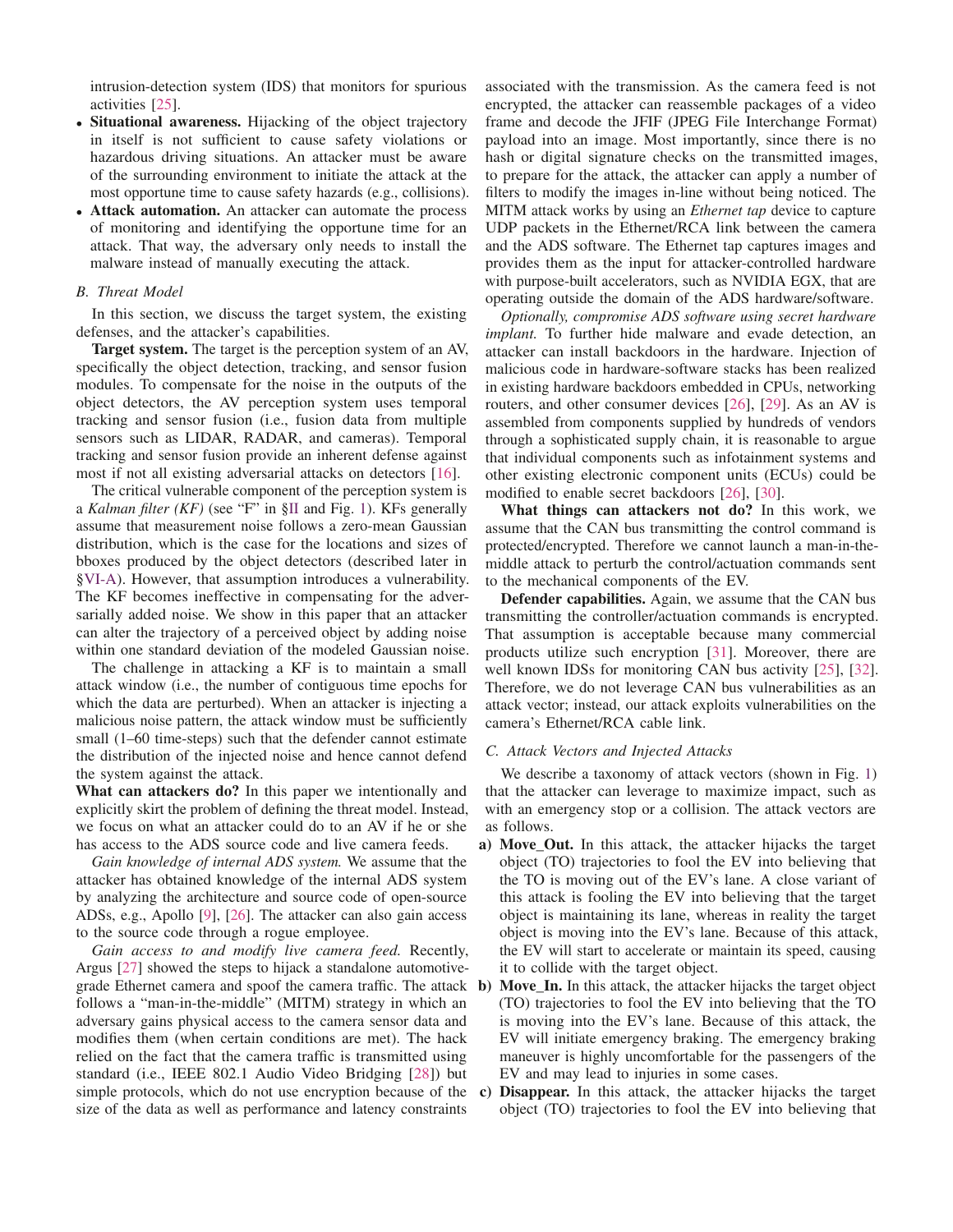

Figure 3: Steps followed by RoboTack to mount a successful attack, i.e., collision between the EV (blue) and the target object (red). SM: Scenario matching. SH: Safety hijacking, TH: Trajectory hijacking.

the TO has disappeared. The effects of this attack will be similar to those of the *Move\_Out* attack model.

# *D. Attack Phases.*

The attack progresses in three key phases as follows.

Phase 1. Preparing and deploying the malware. Here the attacker does the following:

- 1) Gains access to the ADS source code,
- 2) Defines the mapping between the attack vectors (see §III-C) and the world state  $(\mathbf{W}_t)$ ,
- 3) Trains the "safety hijacker" and fine-tunes the weights of "trajectory hijacker" (e.g., learns about the maximum perturbation that can be injected to evade detection) for the given ADS,
- 4) Gains access to the target EV camera feeds, and
- 5) Installs RoboTack on the target EV.

Phase 2. Monitoring the environment. Once our intelligent malware is deployed, it does the following:

- 1) Approximately reconstructs the world  $(\mathbf{W}_t)$  using the hacked camera sensor data  $(1)$  in Fig. 1). For simplicity, we assume that the world state estimated using sensor fusion is not significantly different from the state determined using only one camera sensor. In our implementation, we only use  $\hat{\mathbf{S}}_t$  to carry out the attack instead of relying on data from all sensors.
- 2) Identifies the victim target object  $i$  (i.e., one of the other vehicles or pedestrians) for which the trajectory is hijacked. The target object is the one closest to the EV. The identification is done using the safety model as defined in §II-C (line 9 of algorithm 1).
- 3) Invokes the "scenario matcher" (SM) module ( $2$  in Fig. 1), which uses the world state  $(\mathbf{W}_t)$  to determine whether the identified object is vulnerable to one of the attack vectors (as shown in  $\beta$ ) and discussed in  $\S$ III-C).
- 4) Uses the "safety hijacker" (SH) (shown as  $\triangle$  in Fig. 1) to decide when to launch the attack  $(t)$ , and for how long  $(t+K)$ . The SH estimates the impact of the attack by using a shallow 3-hidden-layered NN, in terms of reduced safety potential (δ). The malware launches the attack *only* if the reduced safety potential drops below a predefined threshold (10 meters). We determine the threshold through simulation of driving scenarios that lead to emergency braking by the EV. To evade detection, the malware ensures that  $K$  does not exceed a pre-defined threshold (see line 15 in algorithm 1).  $K$  is obtained by characterizing the continuous misdetection of an object associated with the "object detector" in the

normal (i.e., without attacks) driving scenarios executed in the simulator.

# Phase 3. Triggering the attack. RoboTack:

- 1) Uses the "trajectory hijacker" ( $\Box$ ) in Fig. 1) to corrupt the camera feed. The trajectory hijacker perturbs the camera sensor data such that i) the trajectory of the object (e.g., a school bus) is altered to match the selected attack vector (e.g., Move\_Out), and ii) the trajectory of the object does not change significantly, thus evading detection.
- 2) Attacks the trajectory of the victim object for the next  $K$ time-steps, chosen by the safety hijacker.

#### *E. An Example of a Real Attack*

Fig. 3 shows an example of a Move\_Out attack. Here we show two different views: i) a simulation view, which was generated using a driving scenario simulator, and ii) an ADS view, which was rendered using the world-state visualizer.

RoboTack continuously monitors every camera frame using "scenario matching" (SM) to identify a target object for which the perceived trajectory by the EV can be hijacked. If SM does not identify any target object of interest, it skips the rest of the step and waits for the next camera frame. As shown in Fig. 3 (a) and (b), at time-step  $t$ , SM identified an SUV (i.e., target vehicle) as a target object of interest, and returned "Move\_Out" as a matched attack vector, as the SUV was already in the Ego lane. Next, RoboTack launched "safety hijacker" to determine the reduced safety potential of the attack and the number of time-steps the attack would need to be maintained. As it turns out, the "safety hijacker" determined that the reduced safety potential could cause an accident, so RoboTack launched "trajectory hijacker" to perturb the camera sensor data as shown in Fig. 3 (c). Its impact on the trajectory is shown in Fig. 3(d). Camera sensor data are perturbed by modifying individual pixels as shown in the white area (in the bounding box (red square) of the target object) for illustration purposes, because originally these pixels were modified in a way that was almost invisible to the human eye. Because of this attack, the EV collided with the target object as shown in Fig. 3(e) and (f).

## IV. ALGORITHMS AND METHODOLOGY

In this section, we outline the three key steps taken by the malware: 1) in the monitoring phase, selecting the candidate attack vector by using the scenario matcher (§IV-A); 2) in the monitoring phase, deciding when to attack by using the safety hijacker (§IV-B); and 3) in the trigger phase, perturbing camera sensor feeds using the trajectory hijacker. These steps are described in algorithm 1.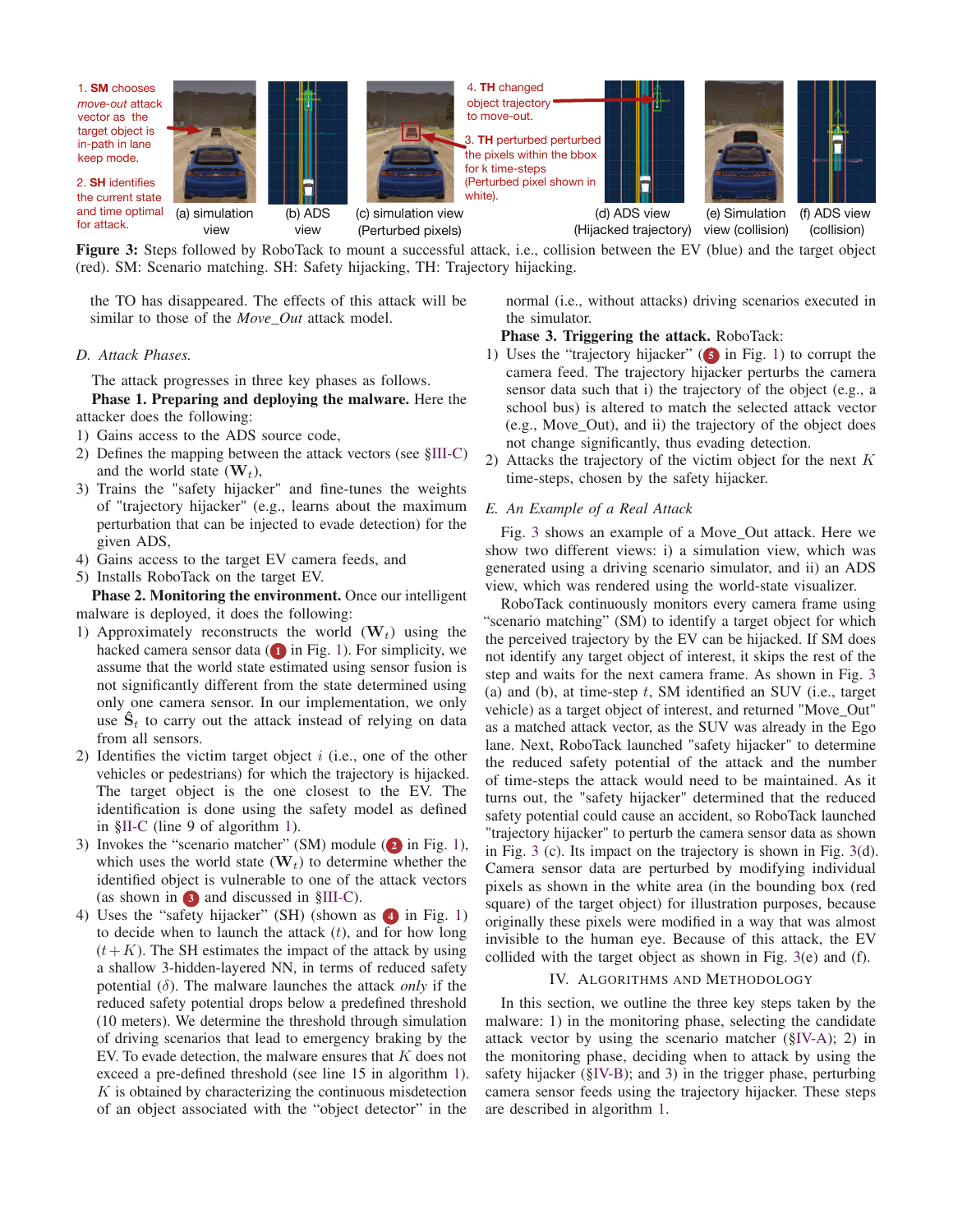Algorithm 1 Attack procedure at each time-step.

**Input:**  $S_{t-1:t-2}$  ⊳ Past object states Input:  $I_t^1$ **<sup>t</sup>** Camera feed **Global:**  $attack \rightarrow Flag$  indicating if the attack is active **Global:**  $K \rightarrow$  Number of continuous attacks Global:  $i \rightarrow$  Index of the target object Output:  $I_t^1$  $\triangleright$  Perturbed image with adversarial patch 1:  $\alpha \leftarrow \varnothing$ 2:  $\mathbf{O}_t$ ,  $\hat{\mathbf{S}}_t \leftarrow \text{Perception}(I_t)$ 3: if  $attack = False$  then<br>4:  $i, \delta_t \leftarrow SafetyMod$  $i, \delta_t \leftarrow$  Sa fetyModel( $\hat{S}_t$ )  $\triangleright$  From definition 5  $5:$  $\vec{v}^i_{rel,t} \leftarrow calcVelocity(\hat{s}^i_t) \ \vec{\sigma}^i_t \leftarrow calcAceleratic$ 5:  $v_{rel,t} \leftarrow \text{calc} \times \text{eocity}(s_{t:t-1})$ <br>
6:  $\vec{a}_{rel,t}^i \leftarrow \text{calcAcceleration}(\hat{s}_{t:t-2}^i)$ <br>
7:  $\alpha \leftarrow \text{ScenarioMatcher}(\hat{s}_t^i)$ 7:  $\alpha \leftarrow ScenarioMatcher(\hat{s}_t^i)$ <br> **a end if** 8: end if 9: if  $\alpha \neq \emptyset$  then<br>10:  $attack, K$ . 10:  $atack, K \leftarrow SafetyHijacker(\vec{a}_{rel,t}^i, \vec{v}_{rel,t}^i, \vec{\delta}_t, \alpha)$ <br>11: end if 11: end if 12: **if** attack = True  $\land$   $K > 0$  **then**<br>13:  $\mathbf{I}^{1'} \leftarrow Traiector u Hijacker(i.$ 13:  $\mathbf{I}_{\mathbf{t}}^{\mathbf{1}'} \leftarrow TrajectoryHijacker(i, \mathbf{I}_{\mathbf{t}}^{\mathbf{1}}, o_t^i, \hat{s}_{t-1}^i, \alpha)$ <br>  $\mathbf{I}_{\mathbf{t}}^{\mathbf{t}} \leftarrow K - 1$ 14:  $K \leftarrow K - 1$ <br>15: **if**  $K = 0$  the 15: **if**  $K = 0$  then<br>16:  $attack \leftarrow$  $attack \leftarrow False$ 17: end if 18: end if

# *A. Scenario Matcher: Selecting the Target Trajectory*

The goal of the scenario matcher is to check whether the closest object to the EV (referred to as the *target object*) is vulnerable to any of the candidate attack vectors (i.e., Move\_Out, Move\_In, and Disappear). This is a critical step for the malware, as it wants to avoid launching 1) an attack if there are no objects next to or in front of the EV; or 2) an attack when the object is actually executing the would-be bogus driving maneuver (e.g., selecting attack vector  $\alpha$  = Move\_Out when the target is moving out of the Ego lane anyway). The scenario-matching algorithm is intentionally designed as a rulebased system (whose rules are listed in Table I) to minimize its execution time, and hence evade detection.

Note that "Scenario Matcher" can interchangeably choose between the Move\_Out and Disappear attack vectors. However, in our work, we found that Disappear, which requires a large perturbation in trajectory, is better suited for attacking the pedestrians because the attack window is small. In contrast, the attack window for vehicles is large. Therefore, for vehicles, RoboTack uses Move\_Out. This is described in detail in §VI.

## *B. Safety Hijacker: Deciding When to Attack*

To cause a safety violation (i.e., a crash or emergency brake), the malware will optimally attack the vehicle when the attack results in  $\delta \leq 4$  meters. The malware incorporates that insight into the safety hijacker to choose the start and stop times of the attack by executing the safety hijacker at every time-step. The safety hijacker at time-step t takes  $(\vec{v}_{rel,t}^i, \vec{a}_{rel,t}^i)$ ,  $\delta_t$ , and  $\alpha$  as inputs. It outputs the attack decision (i.e., attack or no-attack) and the number of time-steps  $K$  for which the attack must continue to be successful (line 16 in algorithm 1).

|                                                      | TO trajectory   <b>TO</b> in EV-lane | TO not in EV-lane             |
|------------------------------------------------------|--------------------------------------|-------------------------------|
| <b>Moving In</b><br><b>Keep</b><br><b>Moving Out</b> | Move_Out/Disappear<br>Move_In        | Move_Out/Disappear<br>Move In |

TO: Target object

Table I: Scenario Matching Map

Let us assume that the malware has access to an oracle function  $f_\alpha$  for a given attack vector  $\alpha$  that predicts the future safety potential of the EV when it is subjected to the attack type  $\alpha$  for k continuous time-steps,

$$
\delta_{t+k} = f_{\alpha}(\vec{v}_{rel,t}^i, \vec{a}_{rel,t}^i, \delta_t, k). \tag{1}
$$

Later in this section, we will describe a machine-learning formulation that approximates  $f_{\alpha}$  using a neural network, and describe how to integrate it with the malware. The malware decides to attack *only* when the safety potential  $\delta_{t+k}$  is less than some threshold  $\gamma$ . Ideally, the malware should attack when  $\gamma = 4$  (i.e., corresponding to the the  $\delta$  for the crash).

In order to evade detection and disguise the attack as noise, the installed malware should choose the "optimal  $k$ ," which we refer to as K (i.e., the minimal number of consecutive camera sensor frame perturbations), using the information available at time-step t. The malware can use the oracle function  $f_{\alpha}$ .) to decide on the optimal number of time-steps  $(K)$  for which the attack should be active. The malware decides to attack *only* if  $k \leq K_{max}$ , where  $K_{max}$  is the maximal number of time-steps during which a corruption of measurements cannot be detected. This is formalized in (2).

$$
K = \underset{k}{\operatorname{argmin}} \ k \cdot (\mathbb{I}(\delta_{t+k} \le \gamma) = 1) \tag{2}
$$

Finally, the malware must take minimal time to arrive at the attack decision. However, in the current formulation, calculating  $K$  can be very costly, as it is necessary to evaluate (2) using  $f_{\alpha}$  (which is an NN) for all  $k \leq K_{max}$ . We accelerate the evaluation of  $K$  by leveraging the fact that for our scenarios (§V-C),  $f_{\alpha}$  is non-increasing with increasing k when  $\vec{a}_{rel} \leq 0$ .<br>Hence, we can do a binary search between  $k \in [0, K_{\alpha}]$  to Hence, we can do a binary search between  $k \in [0, K_{max}]$  to find K in  $O(\log K_{max})$  steps.

Estimating  $f_{\alpha}$  using an NN. We approximate the oracle function  $f_\alpha$  using a feed-forward NN. We use an NN to approximate  $f_{\alpha}$  to model the uncertainty in the ADS due to use of non-deterministic algorithms. Hence, the malware uses a uniquely trained NN for each attack vector. The input to the NN is a vector  $[\delta_t, \vec{v}_{rel_t}, \vec{a}_{rel_t}, k]$ . The model predicts  $\delta_{t+k}$ <br>after k consecutive frames given the input Intuitively the NN after  $k$  consecutive frames, given the input. Intuitively, the NN learns the behavior of the ADS (e.g., conditions for emergency braking) and kinematics under the chosen attack vector, and it infers the safety potential  $\delta_{t+k}$  to the targeted object from the input. We train the NN using a cost function  $(L)$  that minimizes the average L2 distance between the predicted  $\delta_{t+k}$  and the ground-truth  $\delta_{t+k}^G$  for the training dataset  $\mathcal{D}_{train}$ .

$$
\mathcal{L} = \frac{1}{|\mathcal{D}_{train}|} \sum_{i \in \mathcal{D}_{train}} ||\delta_{t+k}^{G,i} - \delta_{t+k}^i||_2^2 \tag{3}
$$

We use a fully connected NN with 3 hidden layers (100, 100, 50 neurons), the ReLU activation function, and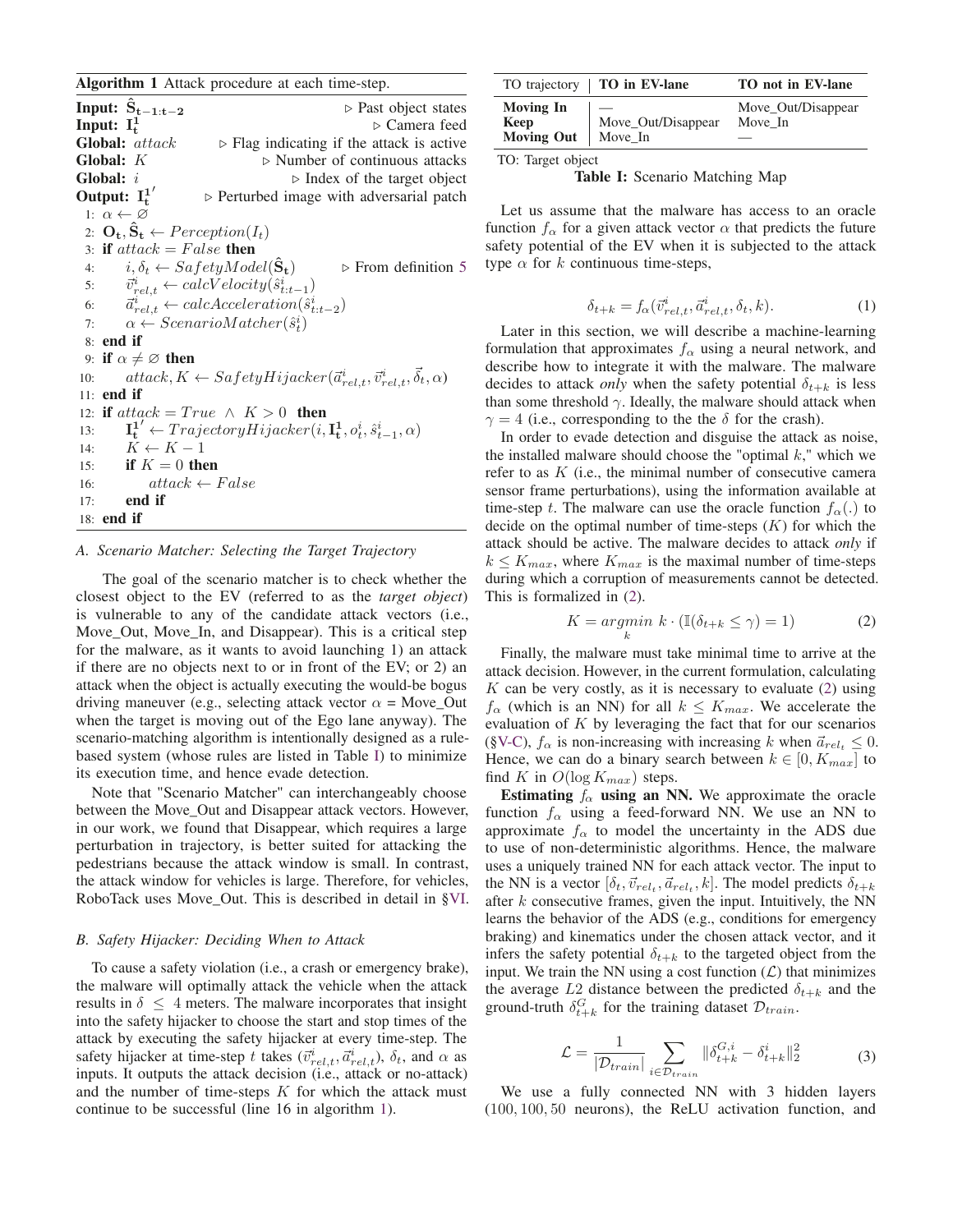dropout layers with a dropout rate of 0.1 to estimate  $f_{\alpha}$ . The specific architecture of the NN was chosen to reduce the computational time for the inference with sufficient learning capacity for high accuracy. The NN predicts the safety potential after the attack within 1m and 5m for pedestrian and vehicles, respectively.

The NN was trained with a dataset  $D$  collected from a set of driving simulations ran on Baidu's Apollo ADS. To collect training data, we ran several simulations, where each simulation had a predefined  $\delta_{inject}$  and a k, i.e., an attack started as soon as the  $\delta_t = \delta_{inject}$ , and continued for k consecutive time-steps. The dataset characterized the ADS's responses to attacks. The network was trained using the Adam optimizer with a 60%-40% split of the dataset between the training and the validation.

# *C. Hijacking Trajectory: Perturbing Camera Sensor Feeds*

In this section, we describe the mechanism through which the malware can perturb the camera sensor feeds to successfully mount the attack (i.e., execute one of the attack vectors) once it has decided to attack the EV. The malware achieves that objective using a trajectory hijacker.

The attack vectors used in this paper require that the malware perturb the camera sensor data (by changing pixels) in such a way that the bounding box  $(\hat{s}_t^i)$  estimated by the multiple-object tracker (used in the perception module) at time t moves in a tracker (used in the perception module) at time  $t$  moves in a given direction (left or right) at max by  $\omega_{max}$ .

The objective of moving the bounding box  $\hat{s}_t^i$  in a given ection (left or right) can be formulated as an optimization direction (left or right) can be formulated as an optimization problem. To solve it, we modify the model provided by Jia et al. [15] to evade attack detection. We find the translation vector  $\vec{\omega}_t$  at time t that maximizes the cost M of Hungarian matching (recall **M** from Fig. 1) between the detected bounding box,  $o_t^i$ , and the existing tracker state  $\hat{s}_{t-1}^i$  such that the following conditions hold: conditions hold:

- Threshold  $M \leq \lambda$  ensures that  $o_t^i$  must still be associated with its original tracker state  $\hat{s}_{t-1}^i$ , i.e.,  $\mathbf{M} \leq \lambda$ .  $\lambda$  can be found experimentally for a given perception system and found experimentally for a given perception system and depends on Kalman parameters. This condition is relaxed when the selected attack  $\alpha$  = "Disappear."
- $\vec{\omega}_t \in [\mu \sigma, \mu + \sigma]$  is within the Kalman noise parameters  $(\mu, \sigma)$  of the selected candidate object. This condition ensures  $(\mu, \sigma)$  of the selected candidate object. This condition ensures that the perturbation is within the noise.
- Threshold  $IoU(o_t^i + \delta_{p,t}, \text{patch}) \geq \tau$  ensures that the adversarial patch *notch* should intersect with the detected adversarial patch patch should intersect with the detected bounding box,  $o_t^i$ , to restrict the search space. This condition can be removed when the attacker has access to the ADS, and can directly perturb  $o_t$ .

$$
\max_{\vec{\omega}_t} \mathbf{M} \left( o_t^i + \vec{\omega}_t, \ \hat{s}_{t-1}^i \right)
$$
  
s.t.  $\mathbf{M} \le \lambda$ ,  

$$
IoU(o_t^i + \vec{\omega}_t, \ \text{patch}) \ge \gamma,
$$
  

$$
\vec{\omega}_t \in [\mu - \sigma, \mu + \sigma]
$$
 (4)

 $\vec{\omega}_t \in [\mu - \sigma, \mu + \sigma]$ <br>Finally, the malware should stop maximizing the distance between the  $o_t^i$  and  $\hat{s}_{t-1}^i$  once the total accumulated  $\omega$  from<br>the start time of the attack say  $t - K'$  to the current time-step the start time of the attack, say  $t - K'$ , to the current time-step t is less than  $\Omega_{max}$ , i.e.,  $\sum_{t-K}^{t} \vec{\omega}_t \leq \Omega_{max}$ .<br>Once the object tracker is moved in a direct

Once the object tracker is moved in a direction by  $\Omega_{max}$ , the malware should perturb the camera sensor data to maintain

the object tracker at the new location by setting  $\vec{\omega}_t = 0$ . Note that the trajectory hijacker maximizes the  $\omega$  for only  $K' <<$ that the trajectory hijacker maximizes the  $\omega$  for *only*  $K' \ll \infty$ K time-steps to shift the object position at max by  $\Omega$ , and maintains the position of the object for the next  $K - K'$  timesteps, where  $K$  is the number of time-steps for which the attack must be active from start to end. In our experiments, we found  $K'$  to be generally around 4–20 frames, whereas  $K$  (which is determined by the safety hijacker) was generally 10–65 frames. Since  $K'$  is small, the chances of detection is significantly lower.

Perturbing Camera Sensor Data. Here the goal of the perturbation is to shift the position of the object detected by the object detector (e.g., YOLOv3). To achieve that objective, we formulate the problem of generating perturbed camera sensor data using Eq.  $(2)$  in  $[15]$ . We omit the details because of lack of space.

## *D. Implementation*

We implemented RoboTack using Python and C++. Moreover, we used fault injection-based methods to implement the attack steps of RoboTack. The proposed malware has a small footprint, i.e., less than 500 lines of Python/C++ code, and 4% additional GPU utilization with negligible CPU utilization in comparison to the autonomous driving stack. This makes it difficult to detect an attack using methods that monitor the usage of system resources.

# V. EXPERIMENTAL SETUP

# *A. AI Platform*

In this work, we use Apollo [9] as an AI agent for driving the AV. Apollo is built by Baidu and is openly available on GitHub [33]. However, we use LGSVL's version of Apollo 5.0 [34], as it provides features to support integration of the LGSVL simulator [10] with Apollo. Apollo uses multiple sensors: a Global Positioning System (GPS), Inertial measurement units (IMU), radar, LiDAR, and multiple cameras. Our setup used two cameras (fitted at the top and front of the vehicle) and one LiDAR for perception.

## *B. Simulation Platform*

We used the LGSVL simulator [10] that uses Unity [35], a gaming engine [36], to simulate driving scenarios. Note that a driving scenario is characterized by the number of actors (i.e., objects) in the world, their initial trajectories (i.e., position, velocity, acceleration, and heading), and their waypoints (i.e., their route from source to destination). In our setup, LGSVL simulated the virtual environment and posted virtual sensor data to the ADS for consumption. The sensors included a LiDAR, a front-mounted main camera, a top-mounted telescope camera, IMU, and GPS. The measurements for different sensors were posted at different frequencies [37]. In our experiments, the cameras produced data at 15 Hz (of size 1920x1080), GPS at 12.5 Hz, and LiDAR is rotating at 10 Hz and producing 360◦ measurements per rotation. At the time of this writing, LGSVL does not provide integration of continental radar for Apollo. In addition, LGSVL provides Python APIs for creating driving scenarios, which we leveraged to develop the driving scenarios described next.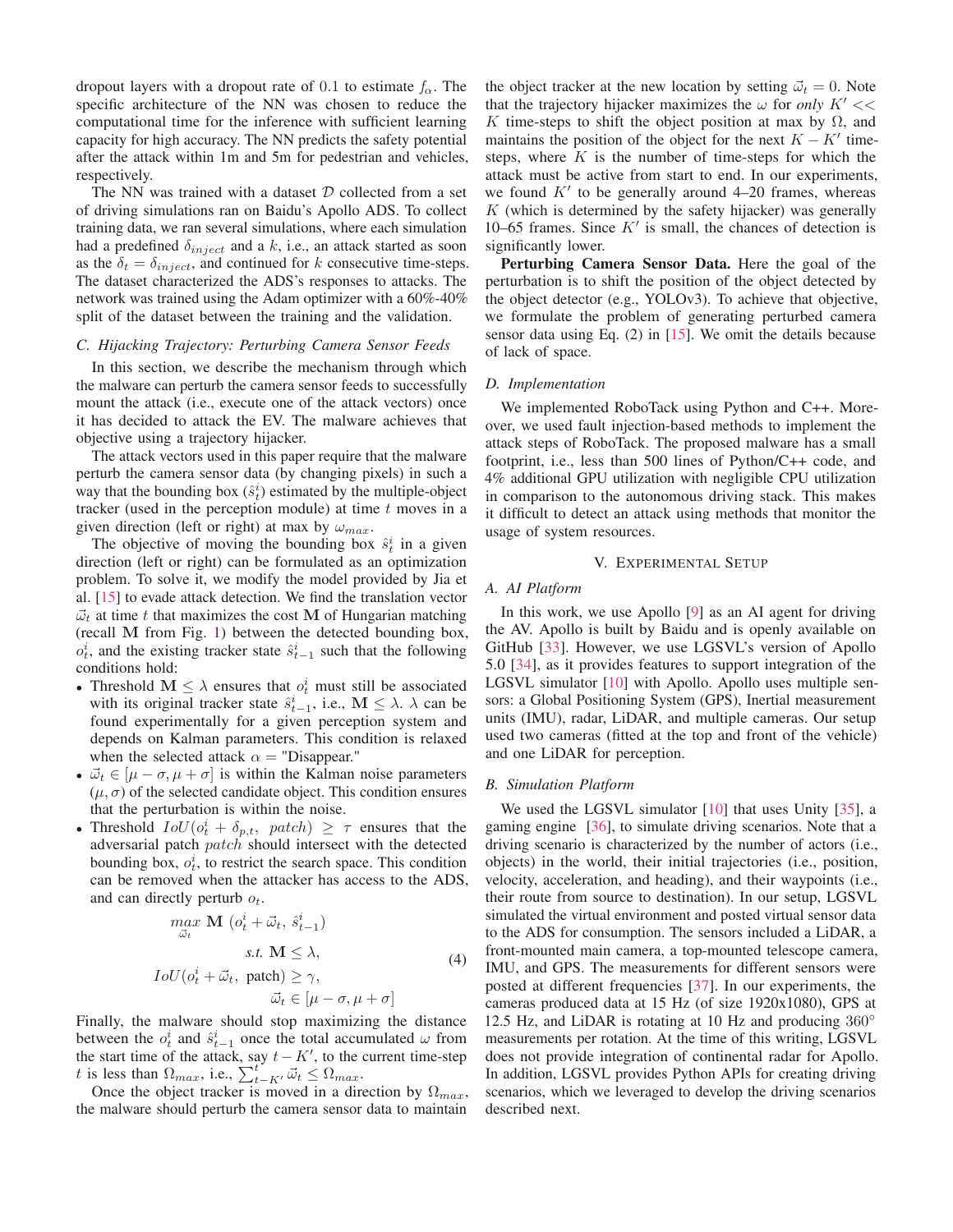

Figure 4: Driving scenarios. EV: Ego Vehicle. TV: Target Vehicle. NPC: Other Vehicles with no interaction with EV.

## *C. Driving Scenarios*

Here we describe the driving scenarios, shown in Fig. 4, that were used in our experiments. All our driving scenarios were generated using LGSVL on "Borregeas Avenue" (located in Sunnyvale, California, USA), which has a speed limit of 50 kph. Unless otherwise specified, in all the cases EV was cruising at 45 kph.

In driving scenario 1 or "DS-1," the Ego vehicle (EV) followed a target vehicle (TV) in the Ego lane at a constant speed (25 kph), as shown in Figure 4. The TV started 60 meters ahead of the EV. In the golden (i.e., non-attacked) run, the EV would accelerate to 40 kph and come closer to the TV at the beginning, and then gradually decelerate to 25 kph to match the speed of the TV. Thereafter, the EV maintained a longitudinal distance of 20 meters behind the TV for the rest of the scenario. We used this scenario to evaluate the Disappear and Move Out attack vectors on a vehicle.

In driving scenario 2 or "DS-2," a pedestrian illegally crossed the street as shown in Figure 4. In the golden run, the EV braked to avoid collision and stopped more than 10 meters away from the pedestrian, if possible. The EV started traveling again when the pedestrian moved off the road. We used this scenario to evaluate the Disappear and Move\_Out attack vectors on a pedestrian.

In driving scenario 3 or "DS-3," a target vehicle was parked on the side of the street in the parking lane. In the golden run, the EV maintained its trajectory (lane keeping). We used this scenario to evaluate the Move\_In attack vector on a vehicle.

In driving scenario 4 or "DS-4," a pedestrian walked longitudinally towards the EV in the parking lane (next to the EV lane) for 5 meters then stood still for the rest of the scenario. In the golden run, EV recognized the pedestrian, at which point it reduced its speed to 35 kph. However, once it ensured that the pedestrian was safe (by evaluating its trajectory), it resumed its original speed. We use this scenario to evaluate the Move\_In attack vector on a pedestrian.

In driving scenario 5 or "DS-5," there are multiple vehicles with random waypoints and trajectories, as shown in Figure 4. Throughout the scenario, the EV was set to follow a target vehicle just as in "DS-1," with multiple non-AV vehicles traveling on the other lane of the road as well as in front or behind (not shown). Apart from the target vehicle, the vehicles traveled at random speeds and starting from random positions in their lanes. We used this scenario as the baseline scenario for a random attack to evaluate the effectiveness of our attack end-to-end.

# *D. Hardware Platform*

The production version of the Apollo ADS is supported on the Nuvo-6108GC [38], which consists of Intel Xeon CPUs and NVIDIA GPUs. In this work, we deployed Apollo on an x86 workstation with a Xeon CPU, ECC memory, and two NVIDIA Titan Xp GPUs.

#### VI. EVALUATION & DISCUSSION

# *A. Characterizing Perception System on Pretrained YOLOv3 in Simulation*

We characterize the performance of YOLOv3 (used in the Apollo perception system) in detecting objects on the road, while the AV is driving, to measure 1) the distribution of successive frames from an AV camera feed in which a vehicle or a pedestrian is *continuously undetected*, and 2) the distribution of *error in the center positions* of the predicted bounding boxes compared to the ground-truth bounding boxes. We characterize those quantities to show that an attack mounted by RoboTack and the natural noise associated with the detector are from the same distribution. In particular, we show that the continuous misdetection caused by RoboTack is within the 99th percentile of the continuous characterized misdetection distribution of the YOLOv3 detector; see Figure 5. That is important because if our attack fails, the object will reappear and be flagged by the IDS as an attack attempt. Similarly, we characterize the error in the predicted bounding box to ensure that our injected noise is within the estimated Gaussian distribution parameters shown in Figure 5. RoboTack changes the position at time-step  $t$  by at max  $\mu - \sigma \leq \omega \leq \mu + \sigma$  of the Gaussian distribution. For this characterization, we generated a sequence of images and labels (consisting of object bounding boxes and their classes) by manually driving the vehicle on the San Francisco map for 10 minutes in simulation.

Continuous misdetections. Fig. 5 (a) and (b) show the distribution of the number of frames in which pedestrians and vehicles were continuously misdetected. Here we consider an object as misdetected if the IoU between the predicted and ground-truth bounding boxes is less than 60%. The data follow an exponential distribution.

Bounding box prediction error. To characterize the noise in the position of the bounding boxes predicted by YOLOv3, we computed the difference between the center of the predicted bounding box and the ground-truth bounding box and normalized it by the size of the ground-truth bounding box.

Only predicted bounding boxes that overlap with the groundtruth boxes are considered. Fig.  $5(c)$ , (d), (e), and (f) show the distribution of normalized errors for the x (horizontal) and y (vertical) coordinates in the image of the bounding box centers for pedestrians and vehicles. The coordinates of the centers of the YOLOv3-predicted bounding boxes follow a Gaussian noise model.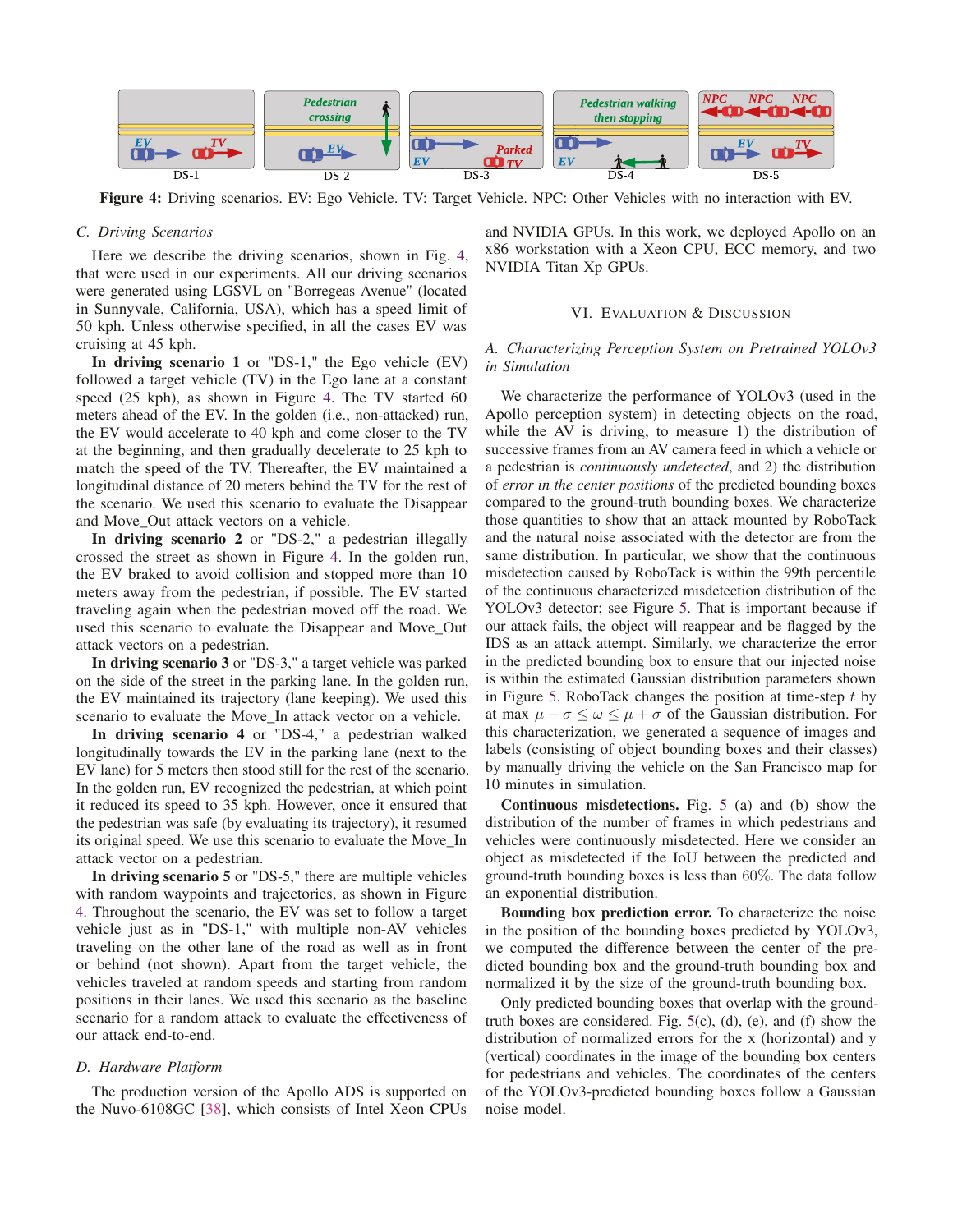

Figure 5: YOLOv3 object detection characterization on driving video generated using LGSVL. (a–b) show continuous misdetections with IoU=60%. (c–f) show the distribution of normalized errors in the bounding box center predictions along the x and y coordinates of the image for vehicles and pedestrians.

| ID.                         | K  | # runs | # EB $(\% )$ | # crashes $(\% )$ |
|-----------------------------|----|--------|--------------|-------------------|
| $DS-1-Disappear-R$          | 48 | 101    | 54 (53.5%)   | 32 (31.7%)        |
| DS-2-Disappear-R            | 14 | 144    | 136 (94.4%)  | 119 (82.6%)       |
| DS-1-Move Out-R             | 65 | 185    | 69 (37.3%)   | 32(17.3%)         |
| DS-2-Move Out-R             | 32 | 138    | 135 (97.8%)  | 116 (84.1%)       |
| DS-3-Move In-R              | 48 | 148    | 140 (94.6%)  |                   |
| DS-4-Move In-R              | 24 | 135    | 106 (78.5%)  |                   |
| <b>DS-5-Baseline-Random</b> | K* | 131    | $3(2.3\%)$   | $\Omega$          |

**Table II:** Smart malware attack summary compared with random (in bold). EB: Emergency Braking. R: Robotack. In our experiments, the AV tried emergency braking in all runs that resulted in accidents.  $K^*$  means K was randomly picked between 15 and 85 for each run of the experiment.

## *B. Quantifying Baseline Attack Success*

In the baseline attack (*Baseline-Random*), we altered the object trajectory by (i) randomly choosing an object (i.e., a vehicle or a pedestrian) for which the trajectory will be changed, (ii) randomly choosing the attack vector for a simulation run, (iii) randomly initiating the attack at time-step  $t$  of the driving scenario, and (iv) continuing the attack for (a randomly chosen) K time-steps. In other words, *Baseline-Random*) attack neither used scenario matcher nor used safety hijacker to mount the attack on the AV. However, it mimics trajectory hijacker to modify the trajectory of the vehicle. We used 131 experimental runs of DS-5 in which the AV was randomly driving around the city to characterize the success of the baseline attack. Across all 131 experimental runs (see "DS-5-Baseline-Random," §VI-A), the AV performed emergency braking (EB) in *only* 3 runs (2.3%) and crashed 0 times.

Here we also compare RoboTack with attacks where both scenario matcher and trajectory hijacker are used (labeled as "R w/o SH" in Fig. 6). However, these attacks do not use safety hijacker (SH). Hence, in these attacks, we randomly initiated the attack, and continue to attack for (a randomly chosen)  $K$ time-steps, where  $K$  is between 15 and 85. The results of these attacks are described in detail in §VI-D.

Taken together these experiments provide a comparison with the current state-of-the-art adversarial attacks [14], [15].

## *C. Quantifying RoboTack Attack Success*

In §VI-A, *ID* stands for the unique identifier for experimental campaigns, which is a concatenation of "driving scenario id" and "attack vector." Here a *campaign* refers to a set of simulation runs executed with the same driving scenario and attack vector. We also append TH and SH to the ID to inform the reader that both trajectory-hijacking and safetyhijacking were enabled in these attacks. Other fields are K (median number of continuous perturbations), # runs (number of experimental runs), # EB (number of runs that led to AV emergency braking), and # crashes (number of runs that led to AV accidents). For each *<driving scenario, attack vector>* pair, we ran 150 to 200 experiments, depending on the total simulation time; however, some of our experimental runs were invalid due to a crash of the simulator or the ADS. Those experiments were discarded, and only valid experiments were used for the calculations.

Across all scenarios and all attacks, we found that RoboTack was significantly more successful in creating safety hazards than random attacks were. RoboTack caused **33**× more forced emergency brakings compared to random attacks, i.e., RoboTack caused forced emergency braking in 75.2% of the runs (640 out of 851); in comparison, random attacks caused forced emergency braking in 2.3% (3 out of 131 driving simulations). Similarly, random attacks caused 0 accidents, whereas RoboTack caused accidents in 52.6% of the runs (299 out of 568, excluding Move\_In attacks).

Across all our experiments, RoboTack had a higher success rate in attacking pedestrians (84.1% of the runs that involved pedestrians) than in attacking vehicles (31.7% of the runs that involved vehicles).

Safety hazards with pedestrians. We observed that Robo-Tack was highly effective in creating safety hazards in driving scenarios DS-2 and DS-4, which involve pedestrians. Here we observe that in DS-2 with Move\_Out attacks, the EV collided with the pedestrian in 84.1% of the runs. Also, those attacks led to EV emergency braking in 97.8% of the runs. In DS-2 with Disappear attacks, the EV collided with the pedestrian in 82.6% of the runs and led to emergency braking in 94.4% of the runs. Finally, in DS-4 with Move\_In attacks, we did not see any accidents with a pedestrian as there was no real pedestrian in the EV lane; however, the Move\_In attacks led to emergency braking in 78.5% of the runs. Note that emergency braking can be life-threatening and injurious to passengers of the EV, so it is a valid safety hazard. Interestingly, our malware needed to modify only 14 camera frames for DS-2 with Disappear attacks and 24 frames for DS-4 with Move\_In attacks to achieve such a high success rate in creating safety hazards.

Safety hazards with vehicles. We observed that RoboTack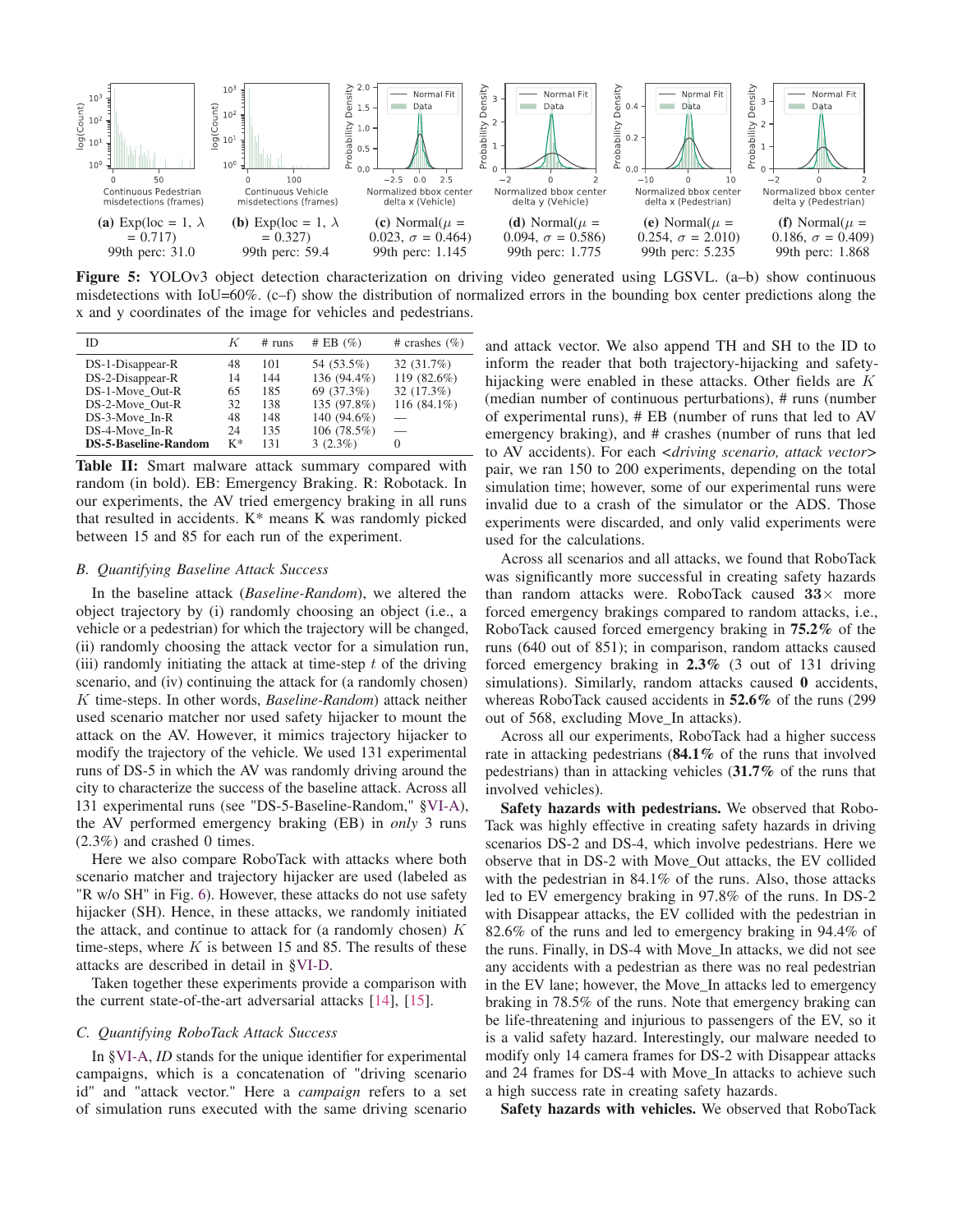was less successful in creating hazards involving vehicles (DS-1 and DS-3) than in creating hazards involving pedestrians. The reason is that LiDAR-based object detection fails to register pedestrians at a higher longitudinal distance, while recognizing vehicles at the same distance. Although the pedestrian is recognized in the camera, the sensor fusion delays the object registration in the EV world model because of disagreement between the LiDAR and camera detections. For the same reason, RoboTack needs to perturb significantly more camera frames contiguously in the case of vehicles than in the case of pedestrians. However, our injections were still within the bounds of the observed noise in object detectors for vehicles. Overall, Move\_Out attacks in DS-1 caused emergency braking and accidents in 37.3% and 17.3% of the runs, respectively, whereas for the same driving scenario, Disappear attacks caused emergency braking and accidents in 53.5% and 31.7% of the runs, respectively. RoboTack was able to cause emergency braking in 94.6% of the runs by using Move\_In attacks in the DS-3 driving scenario.

## *D. Safety Hijacker & Impact on Safety Potential*

Here we characterize the impact of attacks mounted by RoboTack on the safety potential of the EV with and without the safety hijacker (SH). Our results indicate that the timing of the attack chosen by the SH is critical for causing safety hazards with a high probability of success. In particular, with SH, the number of successful attacks, i.e., forced emergency brakings and crashes, when the vehicle trajectories are hijacked, were up to  $5.1 \times$  and  $7.2 \times$  higher respectively, than the number of attacks induced at random times using only trajectory hijacking. Attacks that hijacked pedestrian trajectories were **14**.**8**× and  $24 \times$  more successful, respectively. Fig. 6 shows the boxplot of the minimum safety potential of the EV measured from the start time of the attack to the end of the driving scenario. Recall that we label as an "accident" any driving scenario that experiences a safety potential of less than 4 meters from the start of the attack to the end of the attack. We determine the presence of forced emergency braking by directly reading the values from the Apollo ADS. In Fig. 6, "R w/o SH" stands for "Robotack without SH", and "R" alone stands for the proposed "Robotack" consisting of scenario matcher, trajectory hijacker, and safety hijacker. Thus, the boxplot labeled "R w/o SH" indicates that RoboTack launched a trajectory-hijacking-attack on the EV without SH (random timing), whereas "R" indicates that RoboTack used the safety hijacker's decided timing to launch a trajectory-hijacking-attack. We omit figures for the Move\_In attack vector because in those scenarios the attacks did not reduce the  $\delta$  but caused emergency braking only. The improvements of "R" on attack success-rate over "R w/o SH" are as follows.

DS-1-Disappear. RoboTack caused  $7.2\times$  more crashes (31.7% vs. 4.4%). In addition, we observed that RoboTack caused  $4.6\times$  more emergency braking (53.5% vs. 11.6%).

**DS-1-Move\_Out.** RoboTack caused  $6.2 \times$  more crashes (17.3% vs. 2.8%). In addition, we observed that RoboTack caused  $5.1\times$  more emergency braking (37.3% vs. 7.3%).

DS-2-Disappear. RoboTack caused  $7.9\times$  more crashes (82.6% vs. 10.4%). In addition, we observed that RoboTack caused  $2.4\times$  more emergency braking (94.4% vs. 39.4%).

DS-2-Move\_Out. RoboTack caused  $24\times$  more crashes (84.1% vs. 3.5%). In addition, we observed that RoboTack caused  $14.8\times$  more emergency braking (97.8% vs. 6.6%).

**DS-3-Move In.** RoboTack caused  $1.9\times$  more emergency brakings (94.6% vs. 50%). A comparison of the number of crashes would not apply, as there was no real obstacle to crash.

**DS-4-Move In.** RoboTack caused  $1.6\times$  more emergency braking (78.5% vs 48.1%). A comparison of the number of crashes would not apply, as there was no real obstacle to crash.

Summary. In 1702 experiments (851 "R w/o SH", 851 "R") across all combinations of scenarios and attack vectors, RoboTack (R) resulted in 640 EBs (75.2%) over 851 "R" experiments. In comparison, RoboTack without SH (R w/o SH) resulted in only 230 EBs (27.0%) over 851 "R w/o SH" experiments. RoboTack (R) resulted in 299 crashes (52.6%) over 568 "R" experiments excluding DS-3 and DS-4 with Move\_In attacks, while RoboTack without SH (R w/o SH) results in only 29 (5.1%) crashes over the 568 "R w/o SH" experiments excluding DS-3 and DS-4 with Move\_In attacks.

# *E. Evading Attack Detection*

Recall that the trajectory hijacker maximizes the  $\omega$  for *only*  $K' \ll K$  time-steps to shift the object position laterally at most by Ω, and it maintains the trajectory of the object for the next  $K - K'$  time-steps, where K is the total number of time-steps for which the attack must be active from start to end. Note that RoboTack perturbs images for all  $K$  time-steps. However, RoboTack modifies the image to change the trajectory for only K' time-steps, whereas for  $K - K'$  time-steps, it maintains the faked trajectory.

Fig. 7(a) and (b) characterize  $K'$  for different scenarios and attack vectors. We observed that Move\_Out and Move\_In scenarios required a smaller  $K'$  in order to change the object position to the desired location than the Disappear attack vector did. Furthermore, changing of a pedestrian's location required smaller  $K'$  than changing of a vehicle's location.

In those  $K'$  time-steps, the disparity between between the Kalman filter's and the object detector's output is not flagged as evidence of an attack because it is within one standard deviation of the characterized mean during normal situation.

#### *F. Characterizing Safety Hijacker Performance*

Here we characterize the performance of our neural network and its impact on the malware's ability to cause a safety hazard. For lack of space, we discuss results only for Move Out.

Fig. 8(b) shows a plot of the predicted value of the safety potential (using the NN) and the ground-truth value of the safety potential after the attack, as obtained from our experiments. We observe that the predicted value is close to the ground-truth value of the safety potential after the attack. On average, across all driving scenarios, NN's prediction of the safety potential after the attack was within 5m and 1.5m of the ground-truth values for vehicles and pedestrians, respectively.

Fig. 8(a) shows a plot of the probability of success (i.e., of the malware's ability to cause a safety hazard) on the y-axis with increasing NN prediction error probability on the x-axis. We find that the success probability goes down as the prediction error of the safety potential (using NN) increases. However, as stated earlier, our NN's prediction errors are generally small.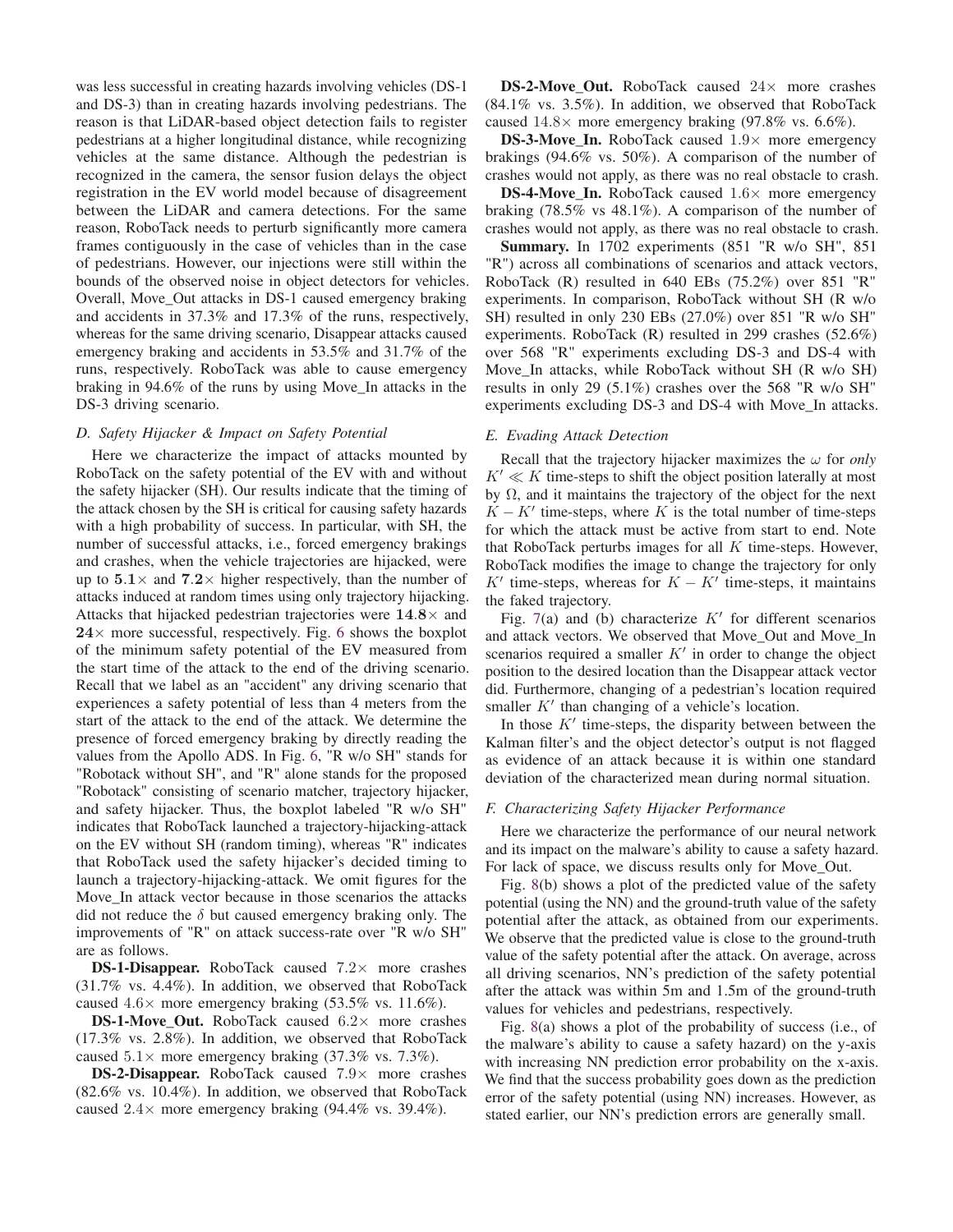

Figure 6: Impact of attacks. δ: Safety potential. 'R': Robotack. 'R w/o SH': Robotack without safety hijacker. Dashed red line: Safety potential  $\delta = 4$  meters.



**Figure 7:** Time-steps  $K'$  required to move object in/out by  $\Omega$ (a) on vehicle, (b) on pedestrian.

# VII. RELATED WORK

Security attacks. AVs are notoriously easy to hack into due to i) easy physical and software access, ii) the large attack vectors available to the adversary because of the complexity and heterogeneity of the software and hardware, and iii) the lack of robust methods for attack detection. Hence, the insecurity of autonomous vehicles poses one of the biggest threats to their safety and thus to their successful deployment on the road.

Gaining access to AVs. Hackers can gain access to the ADS by hacking existing software and hardware vulnerabilities. For example, research [26], [29] has shown that an adversary can gain access to the ADS and launch cyber attacks by hacking vehicle-to-vehicle (V2V) and vehicle-to-infrastructure (V2I) communication channels [39], over-the-air software update mechanisms used by manufacturers [40], electronic component units (ECUs) [26], infotainment systems [30], and CAN buses [41]. Another way of hacking an ADS is to use hardware-based malware, which can be implanted during the supply chain of AVs or simply by gaining physical access to the vehicle [26]. In this work, we show an attack approach that can masquerade as noise or faults and that can be implanted as malware in either software or hardware.

Adversarial machine learning and sensor attacks in AVs. A comparison with the current state-of-the-art adversarial MLbased attacks is provided in §I.

Our attack. We find that none of the above work mentioned attacks geared toward i) evading detection by an IDS or ii) explicitly targeting the safety of the vehicles. In contrast, RoboTack is the first attack approach that has been demonstrated on production ADS software with multiple sensors (GPS, IMU, cameras, LiDAR) to achieve both objectives by attacking only one sensor (the camera).

## VIII. CONCLUSION & FUTURE WORK

In this work, we present RoboTack, smart malware that strategically attacks autonomous vehicle perception systems to put the safety of people and property at risk. The goal of our



(a) DS-1,2 Binned Pred. Error (b) k, DS-1,  $\delta_0 = 41$  meters Figure 8: (a) NN binned prediction error for DS-1, DS-2 Move Out attack. (b) DS-1 Move Out attack, NN safety potential prediction.  $\times$ : ground-truth. •: predicted.  $k$ :  $\#$  of attacks.  $\delta_0$ : starting safety potential.

research is to highlight the need to develop more secure AV systems by showing that the adversary can be highly efficient in targeting AV safety (e.g., cause catastrophic accidents with high probability) by answering the question of *how, when and what to attack*. We believe that the broader implications of our research are: (i) Knowledge gathered from this type of study can be used to identify flaws in the current ADS architecture (e.g., vulnerability in Kalman filters to adversarial noise) which can be used to drive future enhancements. (ii) Guide the development of countermeasures. (iii) Looking forward we believe these kinds of attacks can be fully automated and deployed as a new generation of malware.

The design of countermeasures is the subject of our future work. Existing literature has shown a large number of adversarial attacks on these models (e.g., object detection models and Kalman filters). Therefore, we are investigating a broader solution that can dynamically and adaptively tune the parameters of the perception system (i.e., parameters used in object detection, Hungarian matching algorithm and Kalman filters) to reduce their sensitivity to noise and thus, mitigate most of these adversarial attacks.

## ACKNOWLEDGMENTS

This material is based upon work supported by the National Science Foundation (NSF) under Grant No. 15-35070 and CNS 18-16673. We thank our shepherd Kun Sun for insightful discussion and suggestions. We also thank K. Atchley, J. Applequist, Arjun Athreya, and Keywhan Chung for their insightful comments on the early drafts. We would also like to thank NVIDIA Corporation for equipment donation. Any opinions, findings, and conclusions or recommendations expressed in this material are those of the authors and do not necessarily reflect the views of the NSF and NVIDIA.